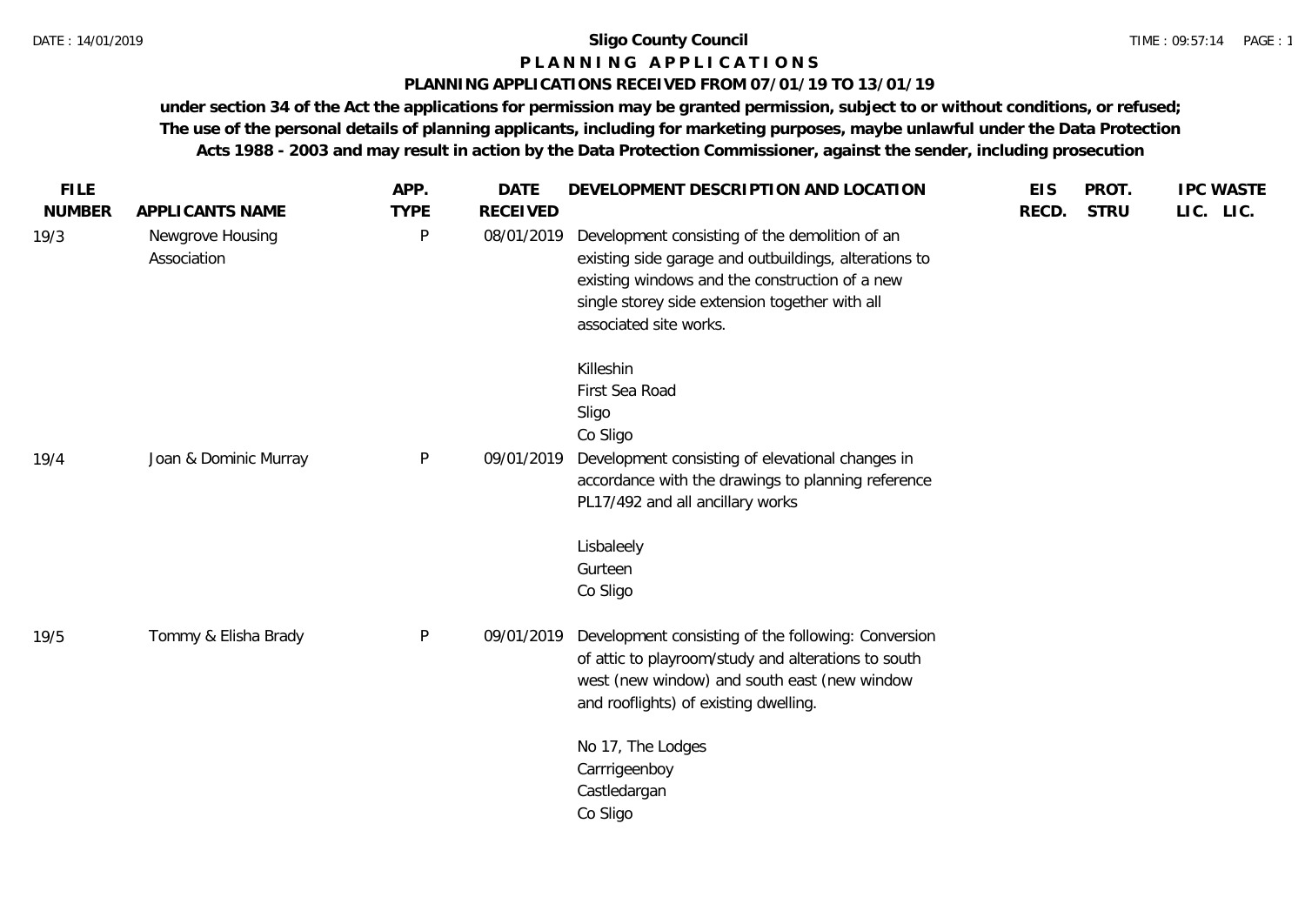#### **P L A N N I N G A P P L I C A T I O N S**

#### **PLANNING APPLICATIONS RECEIVED FROM 07/01/19 TO 13/01/19**

**under section 34 of the Act the applications for permission may be granted permission, subject to or without conditions, or refused; The use of the personal details of planning applicants, including for marketing purposes, maybe unlawful under the Data Protection Acts 1988 - 2003 and may result in action by the Data Protection Commissioner, against the sender, including prosecution**

| <b>FILE</b> |                 | APP. | DATE            | DEVELOPMENT DESCRIPTION AND LOCATION | <b>PROT</b> | <b>IPC WASTE</b>         |
|-------------|-----------------|------|-----------------|--------------------------------------|-------------|--------------------------|
| NUMBER      | APPLICANTS NAME | TVDF | <b>RECEIVED</b> |                                      | RECD. STRU  | LI C.<br>LI <sub>C</sub> |

**Total: 3**

\*\*\* END OF REPORT \*\*\*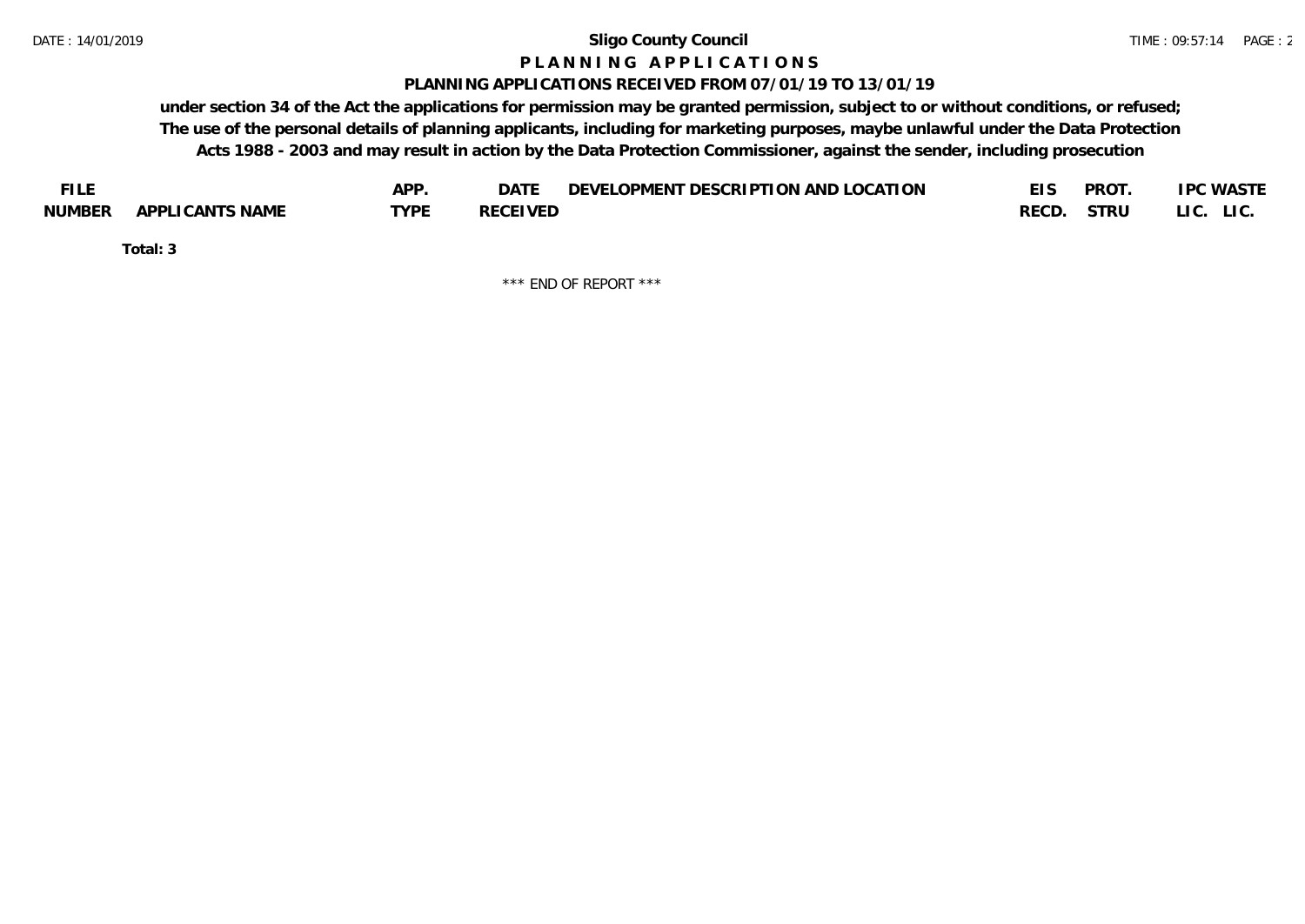## **P L A N N I N G A P P L I C A T I O N S**

## **PLANNING APPLICATIONS GRANTED FROM 07/01/2019 TO 13/01/2019**

**in deciding a planning application the planning authority, in accordance with section 34(3) of the Act, has had regard to submissions or observations recieved in accordance with these Regulations;**

**The use of the personal details of planning applicants, including for marketing purposes, maybe unlawful under the Data Protection Acts 1988 - 2003 and may result in action by the Data Protection Commissioner, against the sender, including prosecution.**

| FILE.<br><b>NUMBER</b> | APPLICANTS NAME    | APP.<br><b>TYPE</b> | <b>DATE</b><br>RECEIVED | DEVELOPMENT DESCRIPTION AND LOCATION                                                                                                                                                                                                                                   | M.O.<br>DATE | M.O.<br><b>NUMBER</b> |
|------------------------|--------------------|---------------------|-------------------------|------------------------------------------------------------------------------------------------------------------------------------------------------------------------------------------------------------------------------------------------------------------------|--------------|-----------------------|
| 18/435                 | Cazik Developments | P                   | 07/11/2018              | for development consisting of the demolition of existing<br>rear of mid terraced property and construction of<br>replacement two storey extension to main terrace.<br>Remodelling throughout and associated works to be<br>included. Property is a protected structure | 09/01/2019   | P07/19                |
|                        |                    |                     |                         | No. 16 Wolfe Tone Street<br>Sligo                                                                                                                                                                                                                                      |              |                       |
| 18/444                 | James Kearins      | P                   | 12/11/2018              | for development consisting of the construction of a total<br>of 8 no. two storey dwelling houses to consist of 4 no.<br>detached and 4 no. semi-detached, connect to existing<br>services and to carry out all ancillary site works                                    | 09/01/2019   | P08/19                |
|                        |                    |                     |                         | Fair Green<br>Dromore West<br>Co. Sligo                                                                                                                                                                                                                                |              |                       |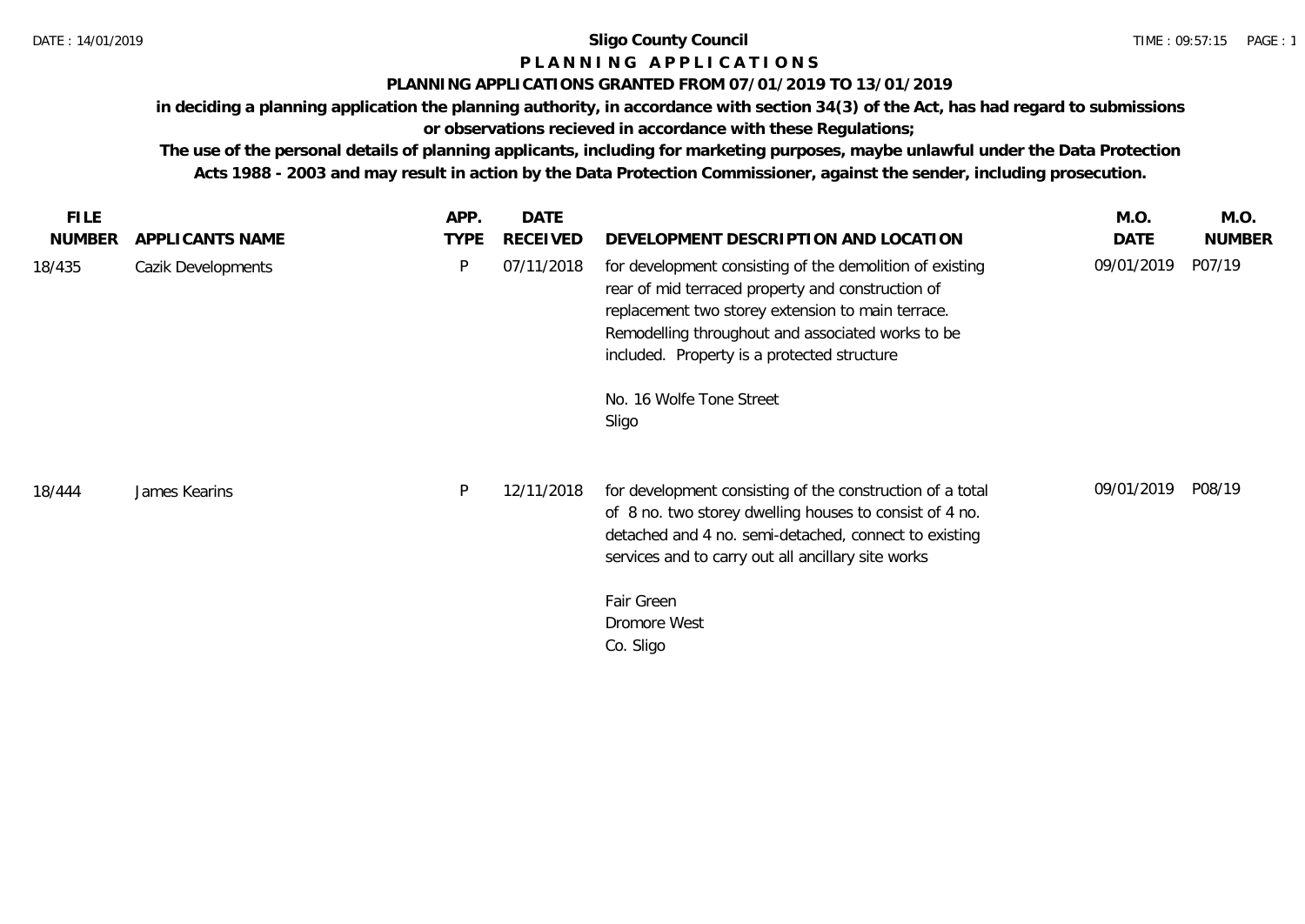# **P L A N N I N G A P P L I C A T I O N S**

## **PLANNING APPLICATIONS GRANTED FROM 07/01/2019 TO 13/01/2019**

**in deciding a planning application the planning authority, in accordance with section 34(3) of the Act, has had regard to submissions or observations recieved in accordance with these Regulations;**

**The use of the personal details of planning applicants, including for marketing purposes, maybe unlawful under the Data Protection Acts 1988 - 2003 and may result in action by the Data Protection Commissioner, against the sender, including prosecution.**

| <b>FILE</b><br><b>NUMBER</b> | APPLICANTS NAME         | APP.<br><b>TYPE</b> | <b>DATE</b><br><b>RECEIVED</b> | DEVELOPMENT DESCRIPTION AND LOCATION                                                                                                                                                                                                                                                                                                                                                                                                                                                                                                            | M.O.<br><b>DATE</b> | M.O.<br><b>NUMBER</b> |
|------------------------------|-------------------------|---------------------|--------------------------------|-------------------------------------------------------------------------------------------------------------------------------------------------------------------------------------------------------------------------------------------------------------------------------------------------------------------------------------------------------------------------------------------------------------------------------------------------------------------------------------------------------------------------------------------------|---------------------|-----------------------|
| 18/448                       | Tom and Birdie Brogan   | $\mathsf{R}$        | 16/11/2018                     | for development consisting of the retention of elevation<br>features of the existing domestic dwelling which was<br>previously granted under parent planning ref no:<br>85/13861. Permission to upgrade the existing waste<br>water treatment system to current EPA codes of practice<br>and amend the site boundaries from what was granted<br>under planning ref: 85/13861<br>Knocknahur North                                                                                                                                                | 08/01/2019          | P04/19                |
|                              |                         |                     |                                | Co. Sligo                                                                                                                                                                                                                                                                                                                                                                                                                                                                                                                                       |                     |                       |
| 18/452                       | Luke and Vanessa Conway | R                   | 21/11/2018                     | for development consisting of (1) Retention of an attic<br>conversion including 1 x window and 2 x roof windows<br>to the front of dwelling house; and (2) Permission for<br>proposed extension to rear of dwelling house, alterations<br>to existing dwelling house including a new window to the<br>north elevation and replacing of the roof which includes<br>increasing ridge and eave heights; and (3) Permission<br>to decommission existing septic tank and install new<br>wastewater treatment system and all associated site<br>works | 08/01/2019 P02/19   |                       |
|                              |                         |                     |                                | Aghagad<br>Grange<br>Co. Sligo                                                                                                                                                                                                                                                                                                                                                                                                                                                                                                                  |                     |                       |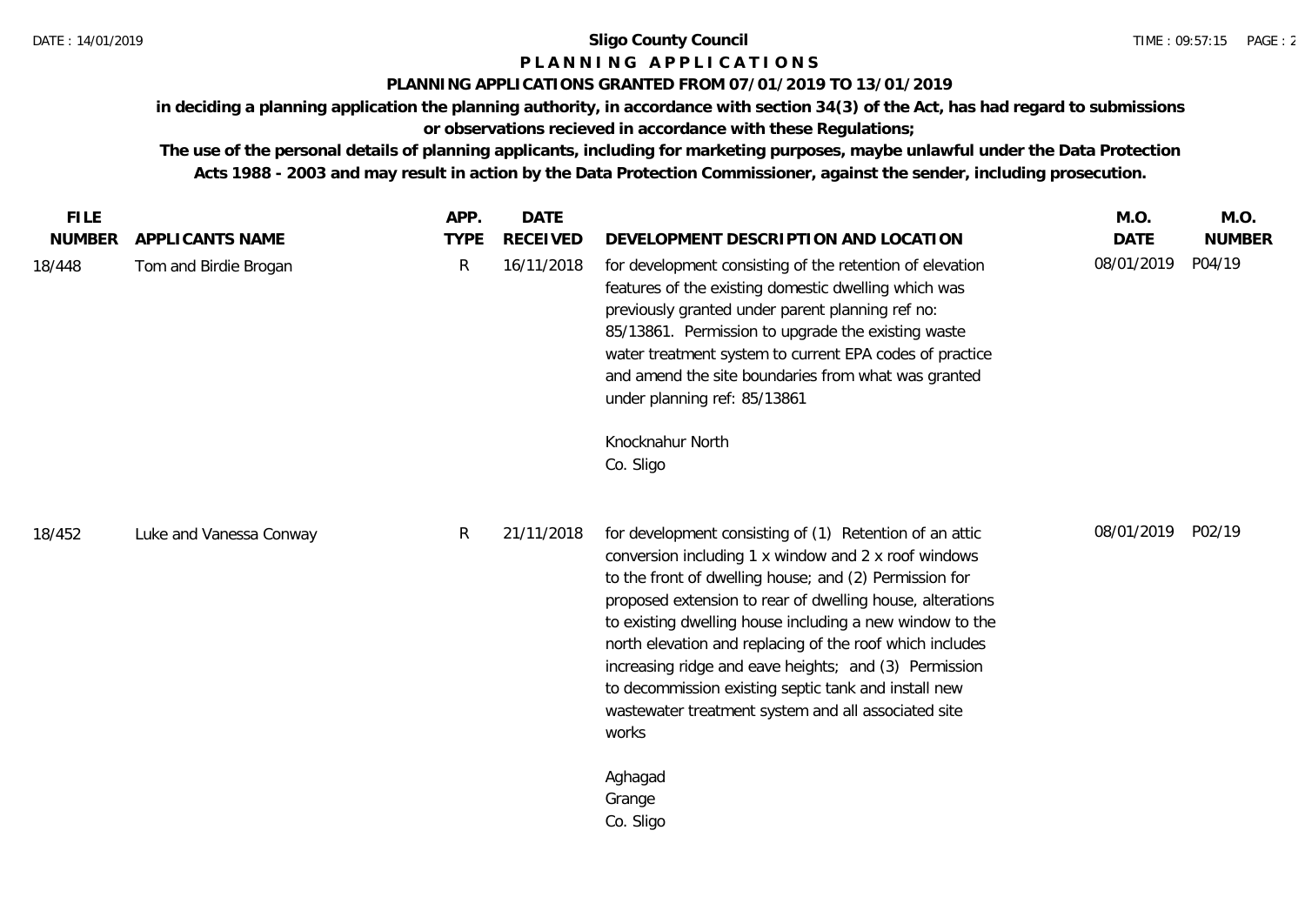# **P L A N N I N G A P P L I C A T I O N S**

## **PLANNING APPLICATIONS GRANTED FROM 07/01/2019 TO 13/01/2019**

**in deciding a planning application the planning authority, in accordance with section 34(3) of the Act, has had regard to submissions** 

## **or observations recieved in accordance with these Regulations;**

**The use of the personal details of planning applicants, including for marketing purposes, maybe unlawful under the Data Protection Acts 1988 - 2003 and may result in action by the Data Protection Commissioner, against the sender, including prosecution.**

| FILE   |                        | APP. | DATE          |                                                            | M.O.              | M.O.          |
|--------|------------------------|------|---------------|------------------------------------------------------------|-------------------|---------------|
|        | NUMBER APPLICANTS NAME |      | TYPE RECEIVED | DEVELOPMENT DESCRIPTION AND LOCATION                       | <b>DATE</b>       | <b>NUMBER</b> |
| 18/453 | Eithne Kiely           |      |               | 21/11/2018 for development consisting of (1) Construct new | 08/01/2019 P05/19 |               |
|        |                        |      |               | extensions to the front and side of existing dwelling      |                   |               |
|        |                        |      |               | house (2) all associated site works                        |                   |               |

Graigue Cloverhill Co. Sligo

**Total: 5**

\*\*\* END OF REPORT \*\*\*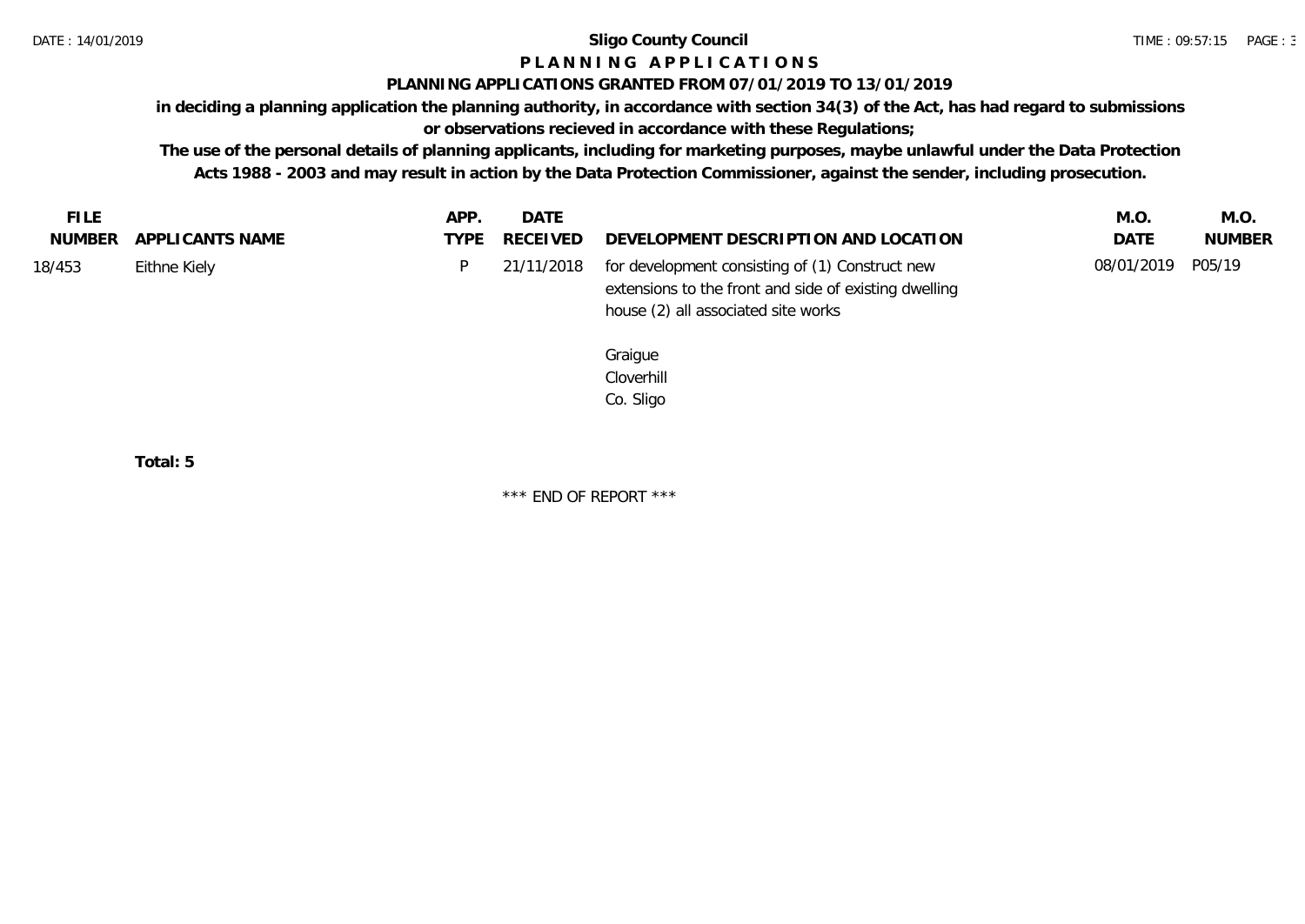# **P L A N N I N G A P P L I C A T I O N S**

## **PLANNING APPLICATIONS REFUSED FROM 07/01/2019 TO 13/01/2019**

**in deciding a planning application the planning authority, in accordance with section 34(3) of the Act, has had regard to submissions** 

**or observations recieved in accordance with these Regulations;**

**The use of the personal details of planning applicants, including for marketing purposes, maybe unlawful under the Data Protection Acts 1988 - 2003 and may result in action by the Data Protection Commissioner, against the sender, including prosecution.**

| <b>FILE</b> |                                           | APP. | DATE       | DEVELOPMENT DESCRIPTION AND                                                                                                                                                                    | M.O        | M.O.          |
|-------------|-------------------------------------------|------|------------|------------------------------------------------------------------------------------------------------------------------------------------------------------------------------------------------|------------|---------------|
| NUMBER      | APPLICANTS NAME                           | TYPF | RECEIVED   | LOCATION                                                                                                                                                                                       | DATE       | <b>NUMBER</b> |
| 18/446      | Kenneth Gallagher and Natasha<br>Arkinson | Ő    | 15/11/2018 | for development consisting of the construction of a<br>dwelling house, on-site PET system and soil<br>polishing filter and new entrance together with all<br>ancillary site works and services | 08/01/2019 | P01/19        |

Shannon Eighter Co. Sligo

**Total: 1**

\*\*\* END OF REPORT \*\*\*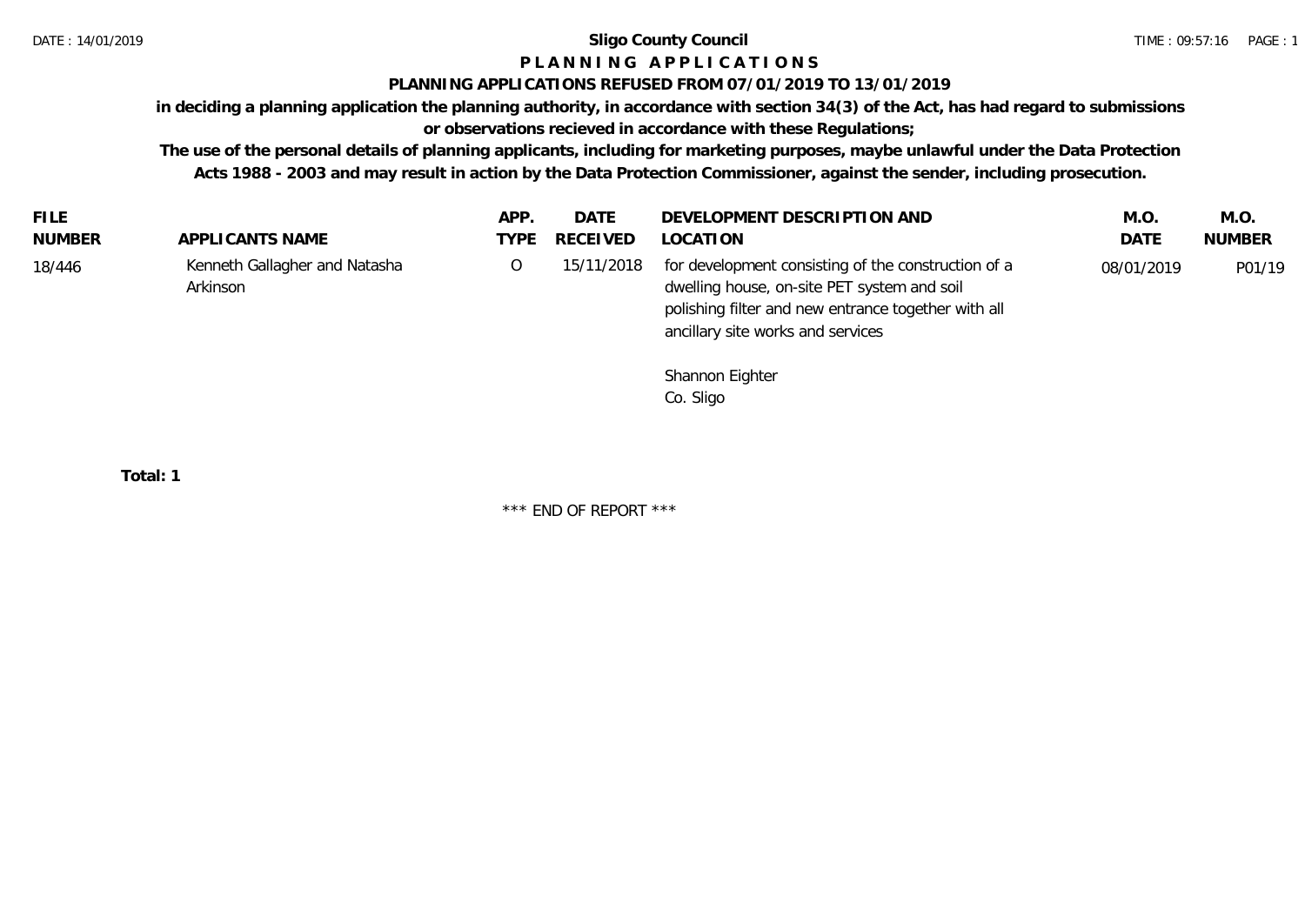## **A N B O R D P L E A N A L A APPEALS NOTIFIED FROM 07/01/2019 TO 13/01/2019**

| <b>FILE</b><br>NUMBER | APPLICANTS NAME<br>AND ADDRESS                                                | APP.<br><b>TYPE</b> | <b>DECISON</b><br><b>DATE</b> | $\mathsf{L}$ .<br>DEC. | DEVELOPMENT DESCRIPTION AND LOCATION                                                                                                                                                                                                  | B.P.<br><b>DATE</b> |
|-----------------------|-------------------------------------------------------------------------------|---------------------|-------------------------------|------------------------|---------------------------------------------------------------------------------------------------------------------------------------------------------------------------------------------------------------------------------------|---------------------|
| 18/322                | Patrick & Lorraine Kilcullen<br>Iceford<br>Castleconnor<br>Ballina<br>Co Mayo | P                   | 30/11/2018                    | - C                    | Development consisting of the demolition of existing derelict<br>dwelling house and the construction of 4 no. two storey<br>dwelling houses and connection to public utilities together with<br>all ancillary site development works. | 07/01/2019          |
|                       |                                                                               |                     |                               |                        | Main Street<br>Enniscrone<br>Co Sligo                                                                                                                                                                                                 |                     |
|                       |                                                                               |                     |                               |                        |                                                                                                                                                                                                                                       |                     |

 **Total : 1**

**\*\*\*\*\*\*\*\*\*\*\*\* END OF REPORT \*\*\*\*\*\*\*\*\*\*\*\***